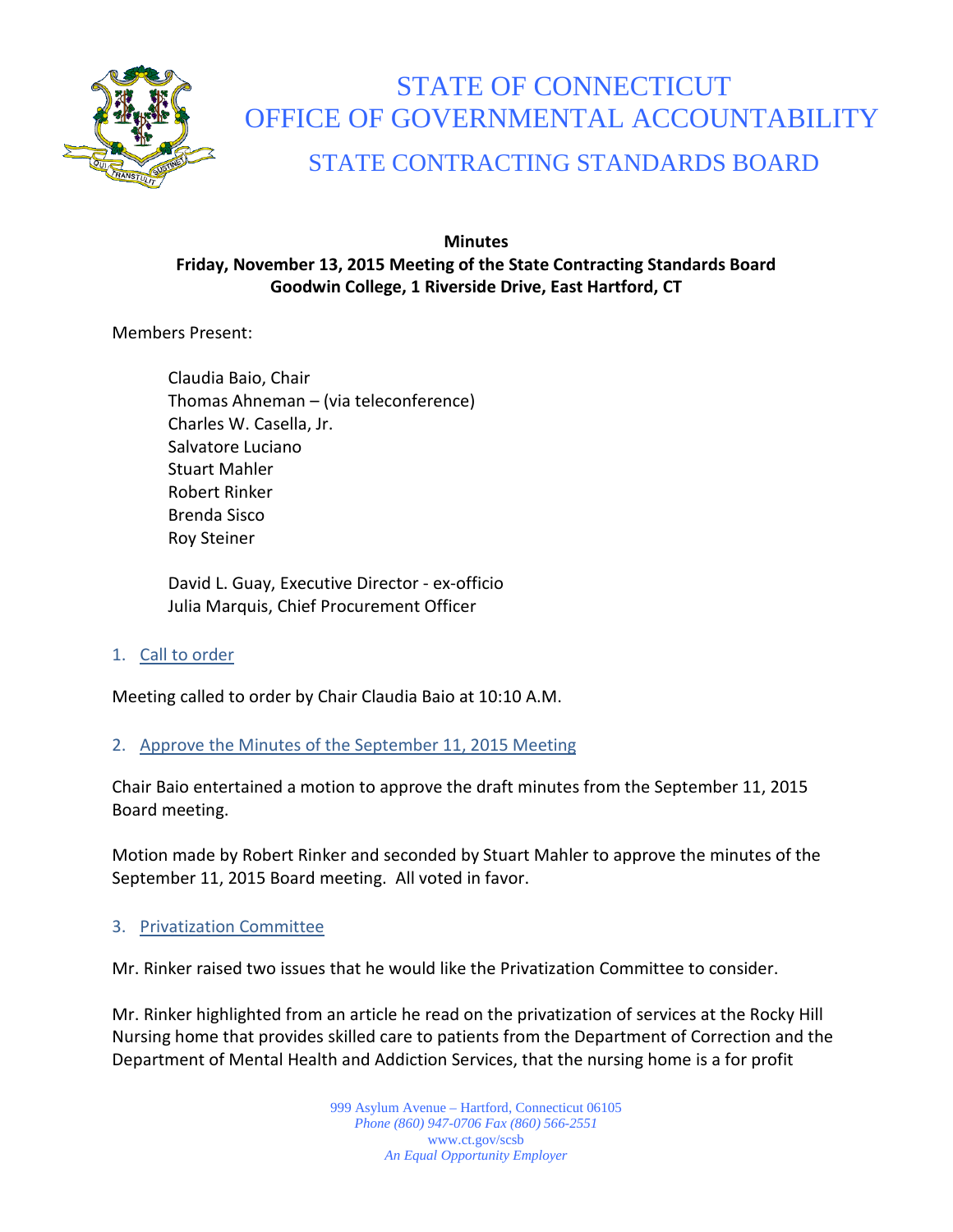entity. He further noted that the contracting entity to his knowledge had not performed a cost benefit analyses for a service that has not been privatized previously.

Mr. Rinker further expressed his concern about cost evaluations the agencies are supposed to be doing.

Chair Baio and committee members present set December 11, 2015, at the conclusion of the Board's regular meeting as the time and the date for the next meeting of the Privatization Committee.

# 4. Report from 4e-36 Contested Solicitations and Awards Subcommittee

Subcommittee Chair Rinker reported to the Board that the only outstanding issues for the Subcommittee concern the Schulman & Associates contest of the Department of Correction's (DOC) inmate legal assistance award.

- 1. DOC had not date and time stamped the receipt of the proposals, indicating to the Board they would correct that in the future to be in compliance with the Office and Policy and Management manual. Mr. Schulman has not raised the issue, it was discovered by the Subcommittee.
- 2. DOC modified the weights after the RFP was issued and there was no addendum that was issued prior to the receipt of the proposals.
- 3. Issue raised by Mr. Schulman about the participation of an AAG in the process. The subcommittee asked the Attorney General for a response which was just received.

Mr. Rinker suggested that the Subcommittee reconvene to review the response from the Attorney General. He also informed the Board that the Subcommittee had dismissed the Schulman contest, but provided Mr. Schulman an opportunity to file again once he received the information from his freedom of information request and the Subcommittee has received an appeal. The Subcommittee does not know if his request for information was fulfilled. Subcommittee Chair Rinker asked if Ms. Marquis could check on whether the DOC had responded to Mr. Schulman's freedom of information request.

# 5. (Originally Number 8 on the Agenda) Website upgrade

Chair Baio adjusted the Agenda to take up the website upgrade. Review and discussion held on progress of the re-design of the Board's website, with a focus on cost benefit analysis and cost effectiveness evaluation mechanics, process and compliance. The Board, as an outcome of the discussion, accepted Ms. Marquis' offer to review the Board's authority to review and take action on cost effectiveness evaluations and report back to the Board. Chair Baio asked each Board member to come to the next meeting with thoughts on procedures for the Board to adopt concerning cost effectiveness evaluations. The Board agreed to review the changes on

> 999 Asylum Avenue – Hartford, Connecticut 06105 *Phone (860) 947-0706 Fax (860) 566-2551* www.ct.gov/scsb *An Equal Opportunity Employer*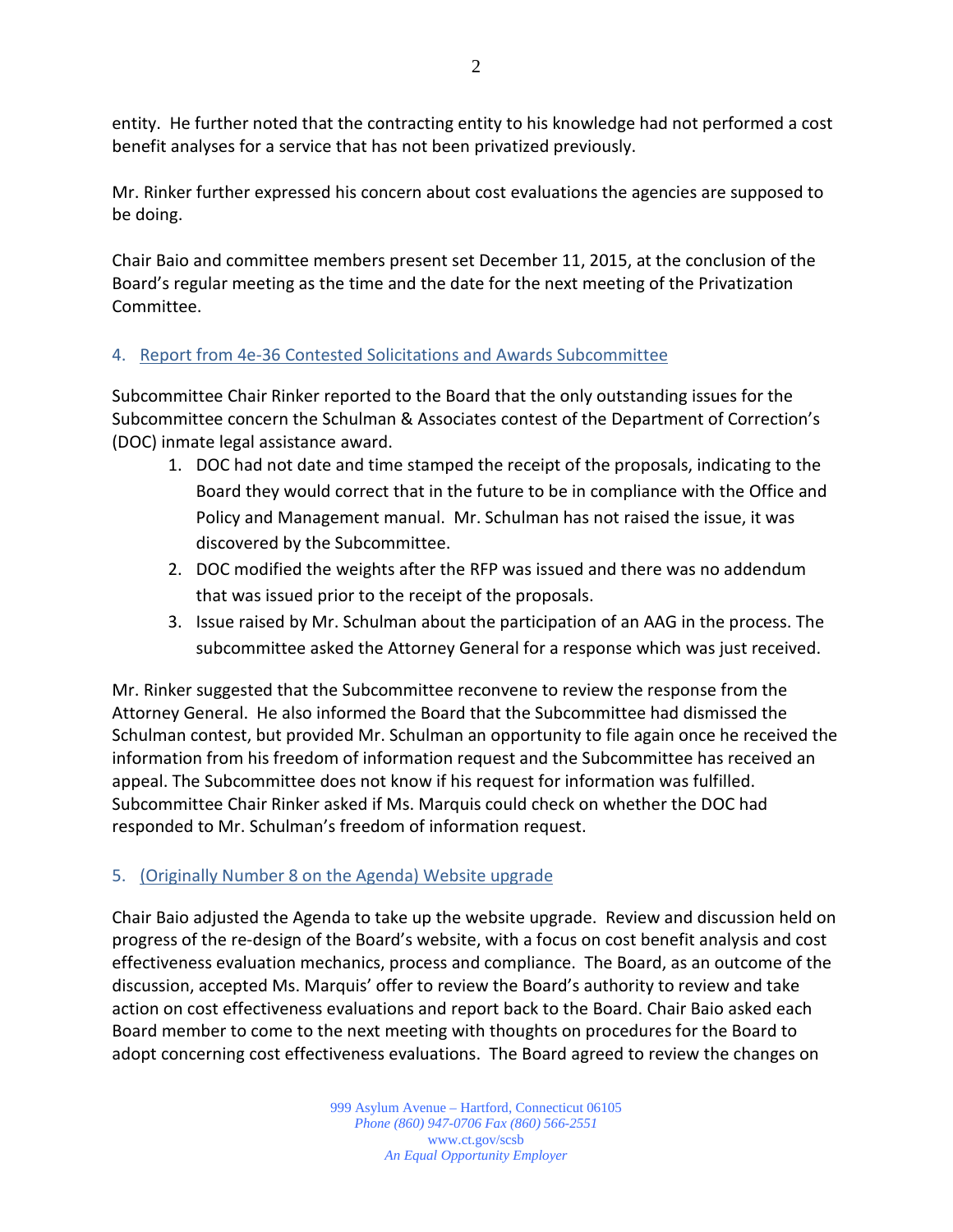the site on their own and report back with recommendations. Mr. Guay recommended that member's focus their review on layout, usability and content.

# 6. (Originally Number 5 on the Agenda) Review of State-wide policies on procurement

As requested, Ms. Marquis provided the Board with a review of procurement policies, focusing on the Office of Policy and Management (OPM) standards for procurement. Mr. Rinker expressed that the reason for this review is for the Board to determine what regulations should be drafted and proposed.

# 7. (Originally Number 6 on the Agenda) Requested submission of Agency procurement policies

Discussion held on the recommendation of the 4e-36 Contested Solicitations and Awards Subcommittee for the Board to ask for and acquire each state agency's procurement policies. Chair Baio sent out 68 letters requesting the procurement policies and procedures of agencies. Ms. Marquis reported a 78% response rate so far.

# 8. Mission Statement

Discussion held on staff-proposed new mission statement. Mr. Casella suggested the members review the proposed statement for a month and take it up at the December 11, 2015 meeting.

Motion made by Robert Rinker and seconded by Salvatore Luciano to table the matter. All voted in favor.

# 9. Select meeting dates for 2016

Motion made by Robert Rinker and seconded by Salvatore Luciano to accept the proposed meeting dates for 2016. All voted in favor.

January 8, 2016 February 5, 2016 (moved due to 2nd Friday is a State holiday) March 11, 2016 April 8, 2016 May 13, 2016 June 10, 2016 July 8, 2016 August 12, 2016 September 9, 2016 October 14, 2016 November 4, 2016 December 9, 2016

> 999 Asylum Avenue – Hartford, Connecticut 06105 *Phone (860) 947-0706 Fax (860) 566-2551* www.ct.gov/scsb *An Equal Opportunity Employer*